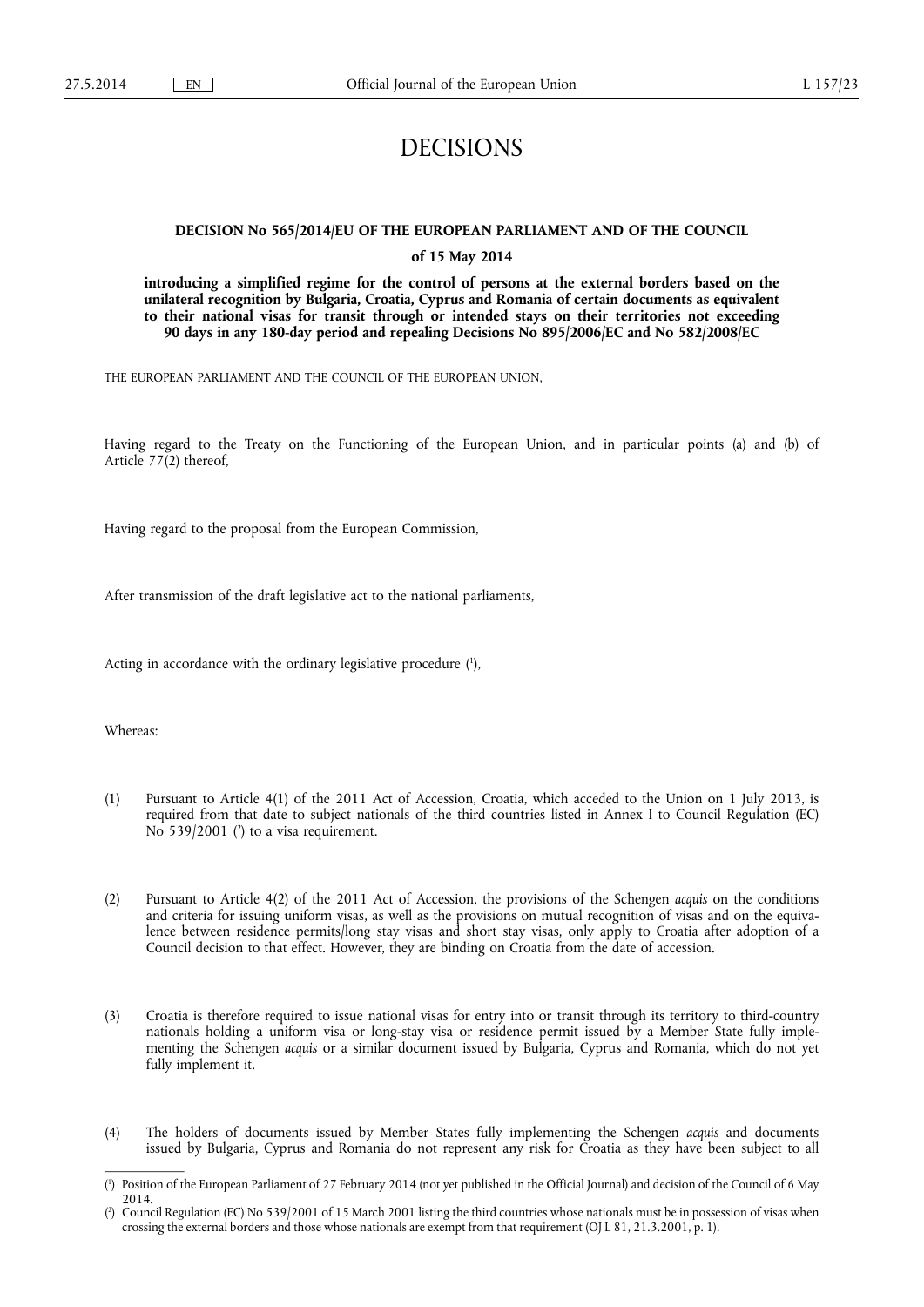necessary controls by those Member States. In order to avoid imposing unjustified additional administrative burdens on Croatia, common rules should be adopted authorising Croatia unilaterally to recognise certain documents issued by those Member States as equivalent to its national visas and to establish a simplified regime for the control of persons at its external borders based on that unilateral equivalence.

- (5) The common rules introduced by Decision No 895/2006/EC of the European Parliament and of the Council ( 1 ) and by Decision No 582/2008/EC of the European Parliament and of the Council ( 2 ) should be repealed. With regard to Cyprus, which has implemented the common regime established by Decision No 895/2006/EC since 10 July 2006, and to Bulgaria and Romania, which have implemented the common regime established by Decision No 582/2008/EC since 18 July 2008, common rules should be adopted authorising Bulgaria, Cyprus and Romania, like Croatia, unilaterally to recognise certain documents issued by Member States fully implementing the Schengen *acquis* as well as similar documents issued by Croatia, as equivalent to its national visas and to establish a simplified regime for the control of persons at their external borders based on that unilateral equivalence. This Decision is without prejudice to Bulgaria and Romania's objective of becoming Schengen Member States without delay.
- (6) The simplified regime laid down in this Decision should apply for a transitional period, until the date to be determined in a Council decision as referred to in the first subparagraph of Article  $3(2)$  of the 2003 Act of Accession in respect of Cyprus, in the first subparagraph of Article  $\hat{4}(2)$  of the 2005 Act of Accession in respect of Bulgaria and Romania and in the first subparagraph of Article 4(2) of the 2011 Act of Accession in respect of Croatia, subject to possible transitional provisions in respect of documents issued before that date.
- (7) Participation in the simplified regime should be optional, without imposing on the Member States obligations additional to those laid down by the 2003 Act of Accession, the 2005 Act of Accession or the 2011 Act of Accession.
- (8) The common rules should apply to short-term uniform visas, long-stay visas and residence permits issued by Member States fully implementing the Schengen *acquis*, to visas with limited territorial validity issued to an applicant who holds a travel document that is not recognised by one or more, but not all, Member States, in accordance with Regulation (EC) No 810/2009 of the European Parliament and of the Council ( 3 ) (the 'Visa Code') and by the countries associated with the implementation, application and development of the Schengen *acquis* as well as to short-term visas, long-term visas and residence permits issued by Bulgaria, Croatia, Cyprus and Romania. The recognition of a document should be limited to the period of its validity.
- (9) The entry conditions for third-country nationals whose intended stays on the territory of the Member States have a duration of no more than 90 days in any 180-day period, as laid down in Regulation (EC) No 562/2006 of the European Parliament and of the Council ( 4 ), must be fulfilled, with the exception of the requirement to be in possession of a valid visa, if required pursuant to Regulation (EC) No 539/2001, in so far as this Decision sets up a regime of unilateral recognition by Bulgaria, Croatia, Cyprus and Romania of certain documents issued by Member States fully implementing the Schengen *acquis* and similar documents issued by Bulgaria, Croatia, Cyprus and Romania for transit through or intended stays on their territories not exceeding 90 days in any 180-day period.
- (10) Since the objective of this Decision, namely the introduction of a regime of unilateral recognition by Bulgaria, Croatia, Cyprus and Romania of certain documents issued by other Member States, cannot be sufficiently achieved by the Member States but can rather be better achieved at Union level, the Union may adopt measures, in accordance with the principle of subsidiarity as set out in Article 5 of the Treaty on European Union. In accordance with the principle of proportionality, as set out in that Article, this Decision does not go beyond what is necessary in order to achieve that objective.

<sup>(</sup> 1 ) Decision No 895/2006/EC of the European Parliament and of the Council of 14 June 2006 introducing a simplified regime for the control of persons at the external borders based on the unilateral recognition by the Czech Republic, Estonia, Cyprus, Latvia, Lithuania, Hungary, Malta, Poland, Slovenia and Slovakia of certain documents as equivalent to their national visas for the purposes of transit through their territories (OJ L 167, 20.6.2006, p. 1).

<sup>(</sup> 2 ) Decision No 582/2008/EC of the European Parliament and of the Council of 17 June 2008 introducing a simplified regime for the control of persons at the external borders based on the unilateral recognition by Bulgaria, Cyprus and Romania of certain documents as equivalent to their national visas for the purposes of transit through their territories (OJ L 161, 20.6.2008, p. 30).

<sup>(</sup> 3 ) Regulation (EC) No 810/2009 of the European Parliament and of the Council of 13 July 2009 establishing a Community Code on Visas (Visa Code) (OJ L 243, 15.9.2009, p. 1).

<sup>(</sup> 4 ) Regulation (EC) No 562/2006 of the European Parliament and of the Council of 15 March 2006 establishing a Community Code on the rules governing the movement of persons across borders (Schengen Borders Code) (OJ L 105, 13.4.2006, p. 1).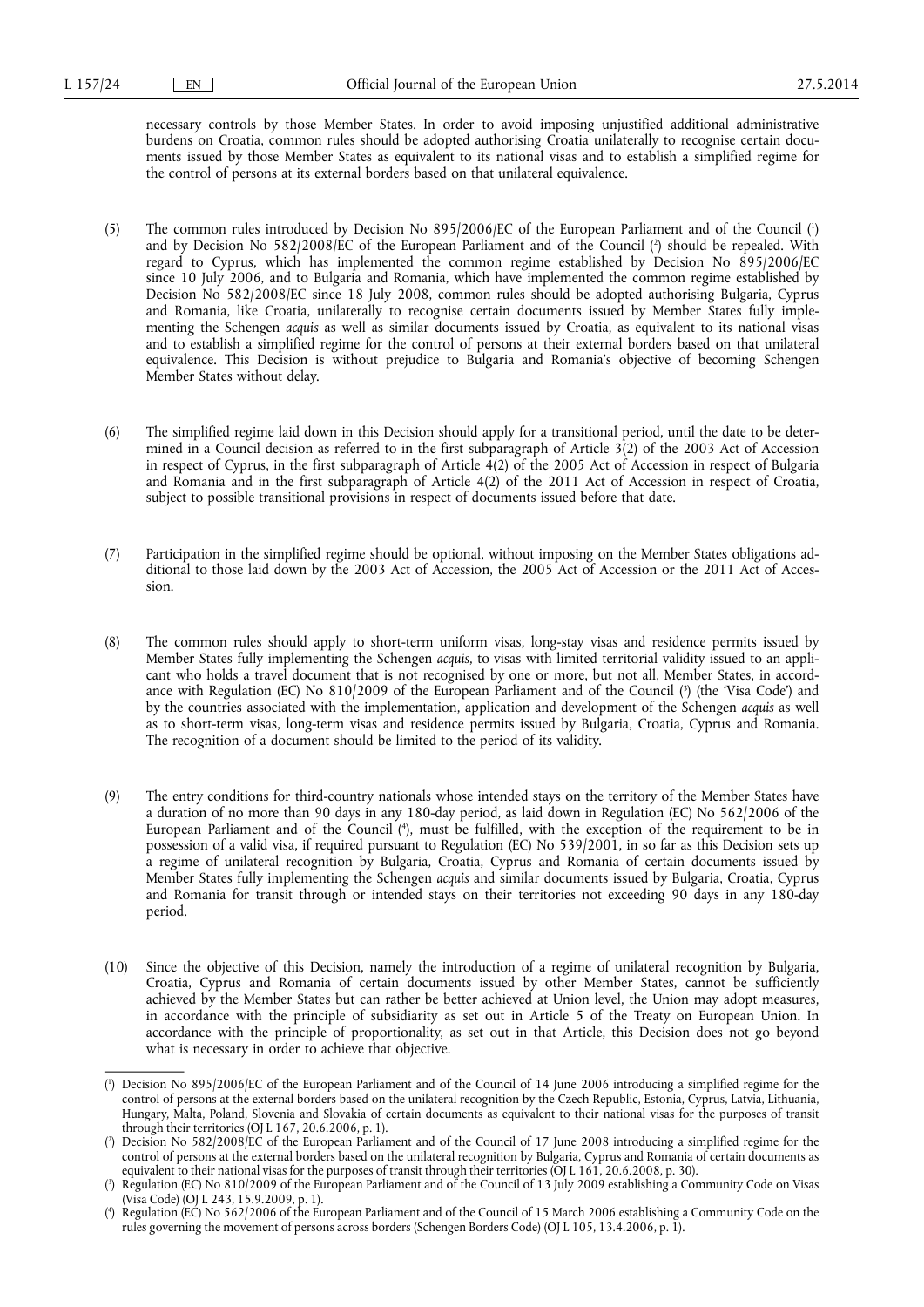- (11) As regards Iceland and Norway, this Decision constitutes a development of the provisions of the Schengen *acquis*  within the meaning of the Agreement concluded by the Council of the European Union and the Republic of Iceland and the Kingdom of Norway concerning the latters' association with the implementation, application and development of the Schengen *acquis* ( 1 ), which fall within the area referred to in Article 1, point (B), of Council Decision 1999/437/EC ( 2 ).
- (12) As regards Switzerland, this Decision constitutes a development of the provisions of the Schengen *acquis* within the meaning of the Agreement between the European Union, the European Community and the Swiss Confederation on the Swiss Confederation's association with the implementation, application and development of the Schengen *acquis* ( 3 ), which fall within the area referred to in Article 1, point (B), of Decision 1999/437/EC read in conjunction with Article 3 of Council Decision 2008/146/EC ( 4 ).
- (13) As regards Liechtenstein, this Decision constitutes a development of the provisions of the Schengen *acquis* within the meaning of the Protocol between the European Union, the European Community, the Swiss Confederation and the Principality of Liechtenstein on the accession of the Principality of Liechtenstein to the Agreement between the European Union, the European Community and the Swiss Confederation on the Swiss Confederation's association with the implementation, application and development of the Schengen *acquis* ( 5 ), which fall within the area referred to in Article 1, point (B), of Decision 1999/437/EC read in conjunction with Article 3 of Council Decision 2011/350/EU (°).
- (14) In accordance with Articles 1 and 2 of Protocol No 22 on the position of Denmark, annexed to the Treaty on European Union and to the Treaty on the Functioning of the European Union, Denmark is not taking part in the adoption of this Decision and is not bound by it or subject to its application.
- (15) This Decision constitutes a development of the provisions of the Schengen *acquis* in which the United Kingdom does not take part, in accordance with Council Decision 2000/365/EC ( 7 ); the United Kingdom is therefore not taking part in its adoption and is not bound by it or subject to its application.
- (16) This Decision constitutes a development of the provisions of the Schengen *acquis* in which Ireland does not take part, in accordance with Council Decision 2002/192/EC (8); Ireland is therefore not taking part in its adoption and is not bound by it or subject to its application,

HAVE ADOPTED THIS DECISION:

*Article 1* 

This Decision introduces a simplified regime for the control of persons at the external borders whereby Bulgaria, Croatia, Cyprus and Romania may recognise unilaterally as equivalent to their national visas for transit through or intended stays on their territory not exceeding 90 days in any 180-day period the documents referred to in Article 2(1) and Article 3 of this Decision issued to third-country nationals subject to a visa obligation pursuant to Regulation (EC) No 539/2001.

<sup>(</sup> 1 ) OJ L 176, 10.7.1999, p. 36.

<sup>(</sup> 2 ) Council Decision 1999/437/EC of 17 May 1999 on certain arrangements for the application of the Agreement concluded by the Council of the European Union and the Republic of Iceland and the Kingdom of Norway concerning the association of those two States with the implementation, application and development of the Schengen *acquis* (OJ L 176, 10.7.1999, p. 31).

<sup>(</sup> 3 ) OJ L 53, 27.2.2008, p. 52.

<sup>(</sup> 4 ) Council Decision 2008/146/EC of 28 January 2008 on the conclusion, on behalf of the European Community, of the Agreement between the European Union, the European Community and the Swiss Confederation on the Swiss Confederation's association with the implementation, application and development of the Schengen *acquis* (OJ L 53, 27.2.2008, p. 1).

<sup>(</sup> 5 ) OJ L 160, 18.6.2011, p. 21.

<sup>(</sup> 6 ) Council Decision 2011/350/EU of 7 March 2011 on the conclusion, on behalf of the European Union, of the Protocol between the European Union, the European Community, the Swiss Confederation and the Principality of Liechtenstein on the accession of the Principality of Liechtenstein to the Agreement between the European Union, the European Community and the Swiss Confederation on the Swiss Confederation's association with the implementation, application and development of the Schengen *acquis*, relating to the abolition of checks at internal borders and movement of persons (OJ L 160, 18.6.2011, p. 19).

<sup>(</sup> 7 ) Council Decision 2000/365/EC of 29 May 2000 concerning the request of the United Kingdom of Great Britain and Northern Ireland to take part in some of the provisions of the Schengen *acquis* (OJ L 131, 1.6.2000, p. 43).

<sup>(</sup> 8 ) Council Decision 2002/192/EC of 28 February 2002 concerning Ireland's request to take part in some of the provisions of the Schengen *acquis* (OJ L 64, 7.3.2002, p. 20).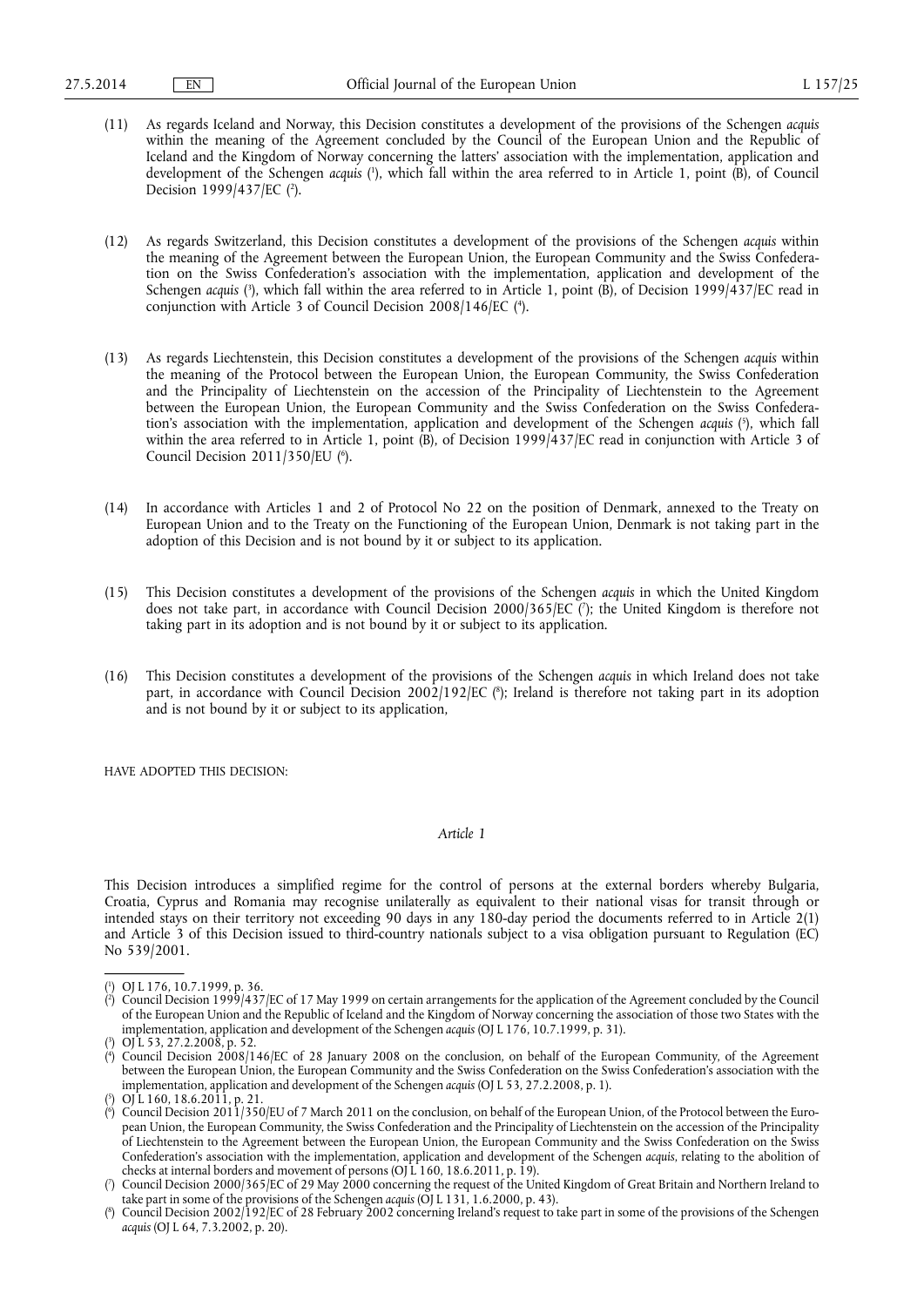The implementation of this Decision shall not affect the checks to be carried out on persons at the external borders in accordance with Articles 5 to 13 and 18 and 19 of Regulation (EC) No 562/2006.

# *Article 2*

1. Bulgaria, Croatia, Cyprus and Romania may consider as equivalent to their national visas, for transit through or intended stays on their territory not exceeding 90 days in any 180-day period, the following documents issued by the Member States fully implementing the Schengen *acquis*, irrespective of the nationality of the holders:

(a) a 'uniform visa' as defined in point (3) of Article 2 of the Visa Code, valid for two or multiple entries;

(b) a 'long-stay visa' as referred to in Article 18 of the Convention implementing the Schengen Agreement ( 1 );

(c) a 'residence permit' as defined in point (15) of Article 2 of Regulation (EC) No 562/2006.

2. Bulgaria, Croatia, Cyprus and Romania may also consider as equivalent to their national visas, for transit through or intended stays on their territory not exceeding 90 days in any 180-day period visas with limited territorial validity issued in accordance with the first sentence of Article 25(3) of the Visa Code.

3. If Bulgaria, Croatia, Cyprus or Romania decide to apply this Decision, they shall recognise all the documents referred to in paragraphs 1 and 2, regardless of which Member State issued the document, unless they are affixed to travel documents that they do not recognise or to travel documents issued by a third country with which they do not have diplomatic relations.

#### *Article 3*

1. If Bulgaria, Croatia, Cyprus or Romania decide to apply Article 2, they may, in addition to the documents referred to in that Article, recognise as equivalent to their national visas for transit through or intended stays on their territory not exceeding 90 days in any 180-day period:

- (a) national short-stay visas and national long-stay visas issued by Bulgaria, Croatia, Cyprus, or Romania in the uniform format laid down by Council Regulation (EC) No 1683/95 ( 2 );
- (b) residence permits issued by Bulgaria, Croatia, Cyprus or Romania in accordance with the uniform format laid down by Council Regulation (EC) No 1030/2002 (<sup>3</sup>),

unless such visas and residence permits are affixed to travel documents that those Member States do not recognise or to travel documents issued by a third country with which they do not have diplomatic relations.

2. Documents issued by Bulgaria which may be recognised are listed in Annex I.

Documents issued by Croatia which may be recognised are listed in Annex II.

Documents issued by Cyprus which may be recognised are listed in Annex III.

Documents issued by Romania which may be recognised are listed in Annex IV.

#### *Article 4*

The period of validity of the documents referred to in Articles 2 and 3 shall cover the duration of the transit or stay.

<sup>(</sup> 1 ) OJ L 239, 22.9.2000, p. 19.

<sup>(</sup> 2 ) Council Regulation (EC) No 1683/95 of 29 May 1995 laying down a uniform format for visas (OJ L 164, 14.7.1995, p. 1).

<sup>(</sup> 3 ) Council Regulation (EC) No 1030/2002 of 13 June 2002 laying down a uniform format for residence permits for third-country nationals (OJ L 157 15.6.2002, p. 1).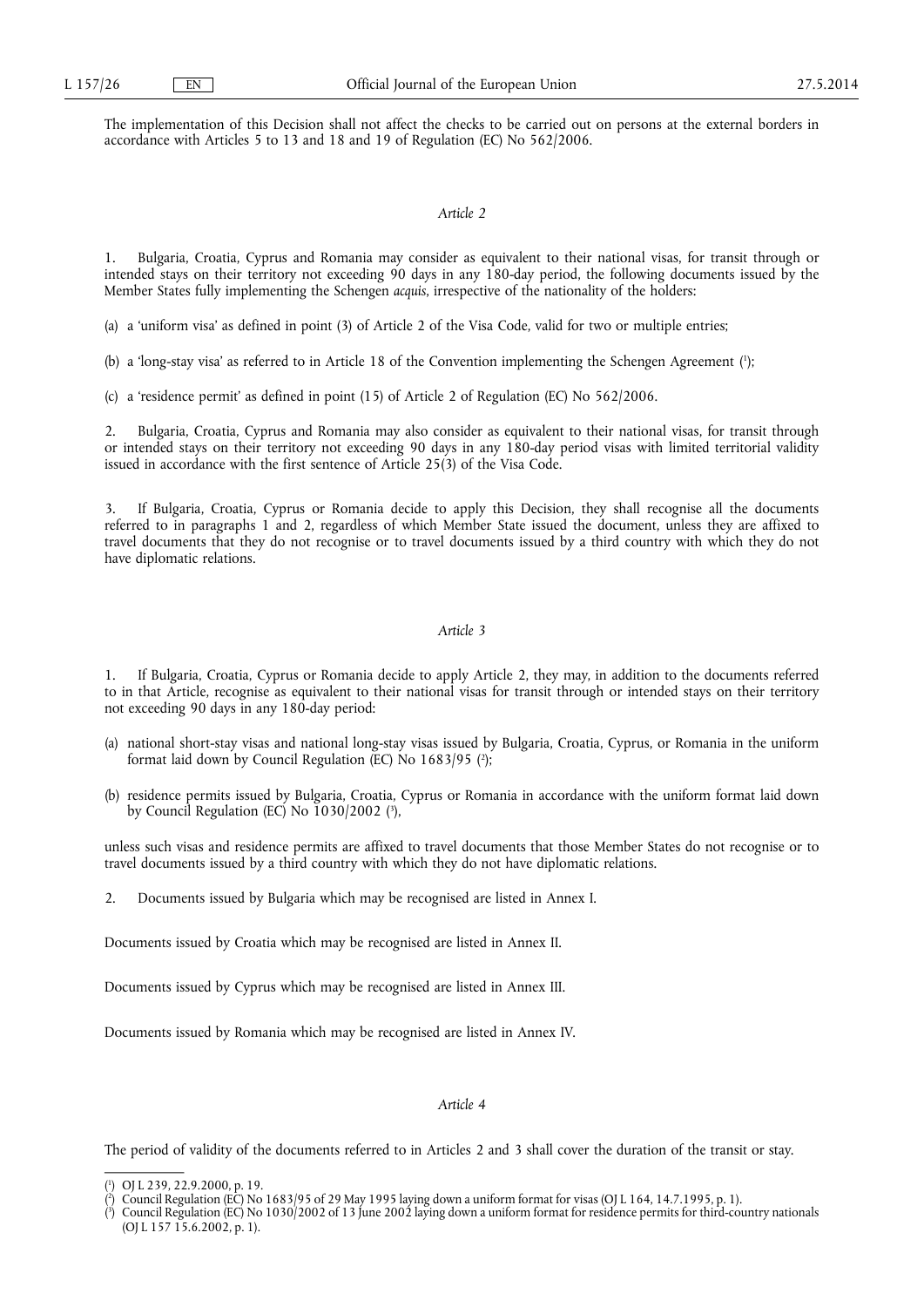#### *Article 5*

Bulgaria, Croatia, Cyprus and Romania shall notify the Commission within 20 working days of the entry into force of this Decision, if they decide to apply this Decision. The Commission shall publish the information communicated by those Member States in the *Official Journal of the European Union*.

Those notifications shall, where relevant, specify the third countries with regard to which Bulgaria, Croatia, Cyprus and Romania do not, in the absence of diplomatic relations, apply this Decision pursuant to Article 2(3) and Article 3(1).

## *Article 6*

Decisions No 895/2006/EC and No 582/2008/EC are repealed.

# *Article 7*

This Decision shall enter into force on the twentieth day following that of its publication in the *Official Journal of the European Union*.

It shall apply until the date determined by a Council decision adopted pursuant to the first subparagraph of Article 3(2) of the 2003 Act of Accession in respect of Cyprus, to the first subparagraph of Article 4(2) of the 2005 Act of Accession in respect of Bulgaria and Romania and to the first subparagraph of Article 4(2) of the 2011 Act of Accession in respect of Croatia, on which all the provisions of the Schengen *acquis* in the field of the common visa policy and the movement of third-country nationals legally residing within the territory of the Member States shall apply to the Member State concerned.

# *Article 8*

This Decision is addressed to Bulgaria, Croatia, Cyprus and Romania.

Done at Brussels, 15 May 2014.

*For the European Parliament The President*  M. SCHULZ

*For the Council The President*  D. KOURKOULAS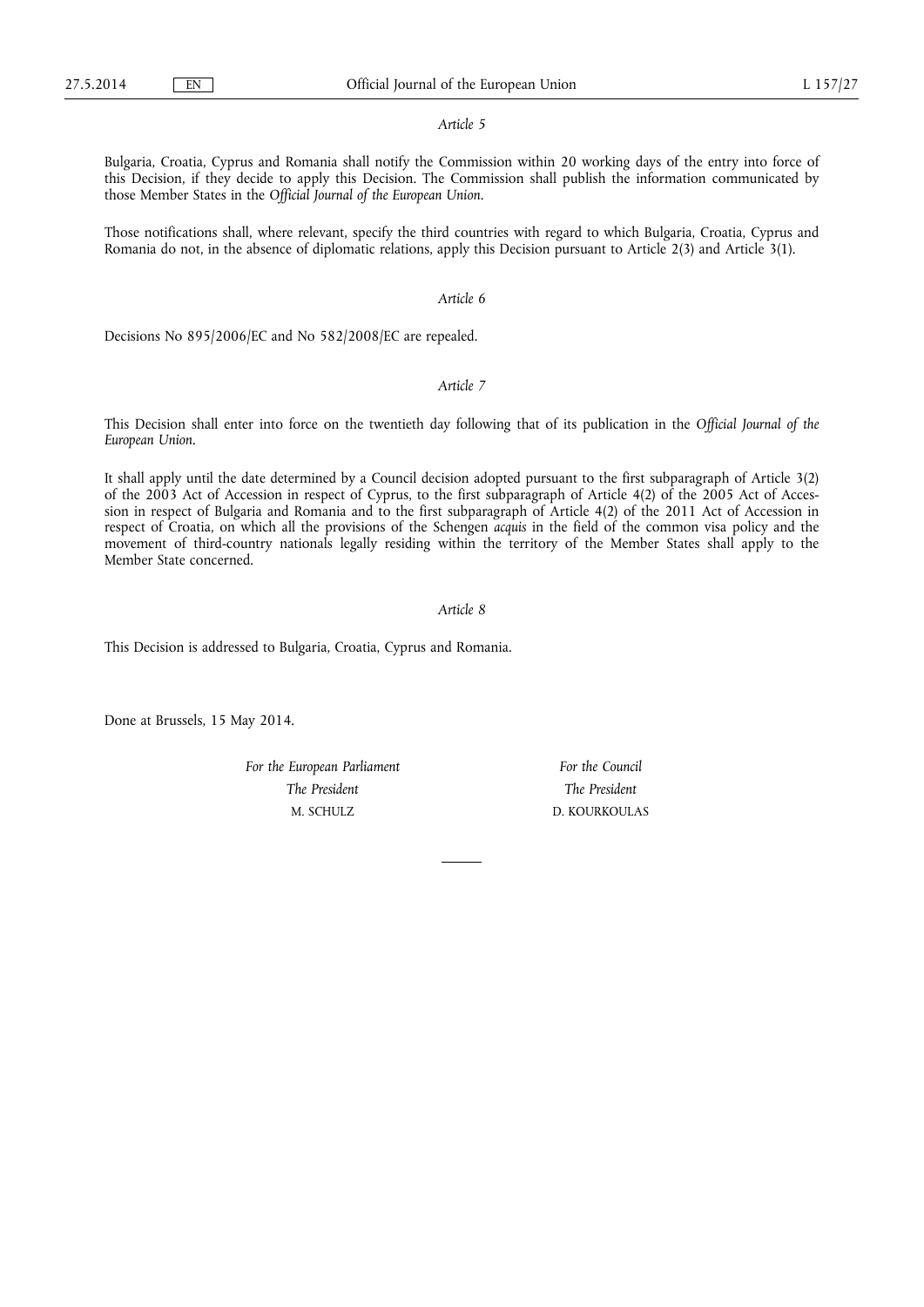# *ANNEX I*

# **LIST OF DOCUMENTS ISSUED BY BULGARIA**

Visas

Bulgaria issues the following types of visas in compliance with the Foreigners in the Republic of Bulgaria Act

- Виза за летищен транзит (виза вид A) Airport transit visa (type A)
- Виза за краткосрочно пребиваване (виза вид C) Short stay visa (type C)
- Виза за дългосрочно пребиваване (виза вид D) Long term residence visa (type D)

### Residence permits

Bulgaria issues the following residence permits mentioned in point 15 of Article 2 of Regulation (EC) No 562/2006:

- 1. Разрешение за пребиваване на продължително пребиваващ в Република България чужденец Prolonged residence.
- 2. Разрешение за пребиваване на дългосрочно пребиваващ в ЕС чужденец Long-term resident EC.
- 3. Разрешение за пребиваване на постоянно пребиваващ в Република България чужденец Residence permit.
- 4. Разрешение за пребиваване на продължително пребиваващ член на семейството на гражданин на ЕС, който не е упражнил правото си на свободно придвижване, с отбелязване 'член на семейство' — Prolonged Residence — Family member under Directive 2004/38/EC of the European Parliament and of the Council ( 1 ).
- 5. Разрешение за пребиваване на постоянно пребиваващ член на семейството на гражданин на ЕС, който не е упражнил правото си на свободно придвижване, с отбелязване 'член на семейство' — Residence permit — Family member under Directive 2004/38/EC.
- 6. Разрешение за пребиваване на продължително пребиваващ с отбелязване 'бенефициер съгласно член 3, параграф 2 от ДǰǸǭDzǺǰǪǨ 2004/38/ЕО' — Prolonged Residence– beneficiary under Article 3(2) of Directive 2004/38/EC.
- 7. Разрешение за пребиваване на постоянно пребиваващ с отбелязване 'бенефициер съгласно член 3, параграф 2 от ДǰǸǭDzǺǰǪǨ 2004/38/ЕО' — Residence permit — beneficiary under Article 3(2) of Directive 2004/38/EC.
- 8. Разрешение за пребиваване тип 'синя карта на ЕС' Residence permit EU Blue Card.
- 9. Единно разрешение за пребиваване и работа Single permit.
- 10. Временно разрешение за пребиваване на притежател на синя карта на ЕС, издадена от друга държава членка на ЕС — Temporary residence permit.
- 11. Разрешение за продължително пребиваване на член на семейството на бежанец или на чужденец с предоставено ǻǩǭǮǰȁǭ — Prolonged Residence — Family member of refugee or foreigner with granted asylum.
- 12. Разрешение за продължително пребиваване на член на семейството на чужденец с хуманитарен статут Prolonged Residence — Family member of subsidiary protection beneficiary.
- 13. Разрешение за продължително пребиваване на член на семейството на чужденец с предоставена временна закрила Prolonged Residence — Family member of temporary protection beneficiary.

<sup>(</sup> 1 ) Directive 2004/38/EC of the European Parliament and of the Council of 29 April 2004 on the right of citizens of the Union and their family members to move and reside freely within the territory of the Member States amending Regulation (EEC) No 1612/68 and repealing Directives 64/221/EEC, 68/360/EEC, 72/194/EEC, 73/148/EEC, 75/34/EEC, 75/35/EEC, 90/364/EEC, 90/365/EEC and 93/96/EEC (OJ L 158, 30.4.2004, p. 77).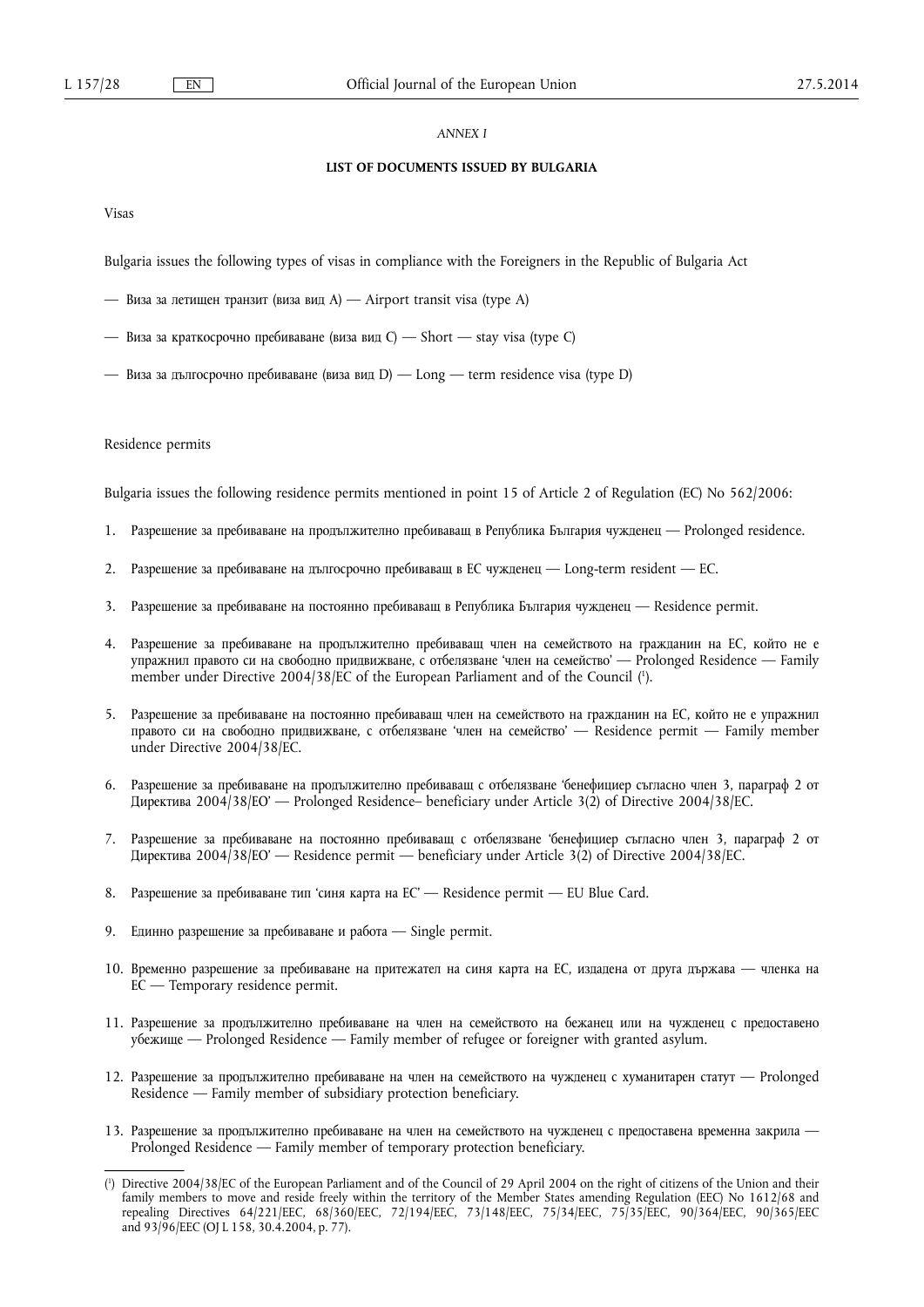- 14. Разрешение за продължително пребиваване на чужденец с отбелязване 'научен работник' Prolonged residence Researcher.
- 15. Удостоверение за завръщане в Република България на чужденец Temporary passport of a foreigner for return to Republic of Bulgaria.
- 16. 'Карта за пребиваване на член на семейството на гражданин на Съюза' на продължително пребиваващ член на ǹǭǴǭDZǹǺǪǶ ǵǨ ǫǸǨǮǬǨǵǰǵ ǵǨ ЕС — Residence card of a family member of a Union citizen — long term residence.
- 17. 'Карта за пребиваване на член на семейството на гражданин на Съюза' на постоянно пребиваващ член на семейство на гражданин на ЕС — Residence card of a family member of a Union citizen — residence permit.

#### *ANNEX II*

# **LIST OF DOCUMENTS ISSUED BY CROATIA**

Visas

— Kratkotrajna viza (C) — Short-stay visa (C)

Residence permits

- Odobrenje boravka Approval of stay
- Osobna iskaznica za stranca Identity card for foreign nationals

#### *ANNEX III*

# **LIST OF DOCUMENTS ISSUED BY CYPRUS**

Θεωρήσεις (Visas)

- Θεώρηση διέλευσης Κατηγορία Β (transit visa type B)
- Θεώρηση για παραμονή βραχείας διάρκειας Κατηγορία Γ (short-stay visa type C)
- Ομαδική θεώρηση Κατηγορίες Β και Γ (group visa type B and C)

Άδειες παραμονής (Residence permits)

- Προσωρινή άδεια παραμονής (απασχόληση, επισκέπτης, φοιτητής) Temporary residence permit (employment, visitor, student)
- Άδεια εισόδου (απασχόληση, φοιτητής) Entry permit (employment, student)
- Άδεια μετανάστευσης (μόνιμη άδεια) Immigration permit (permanent permit)